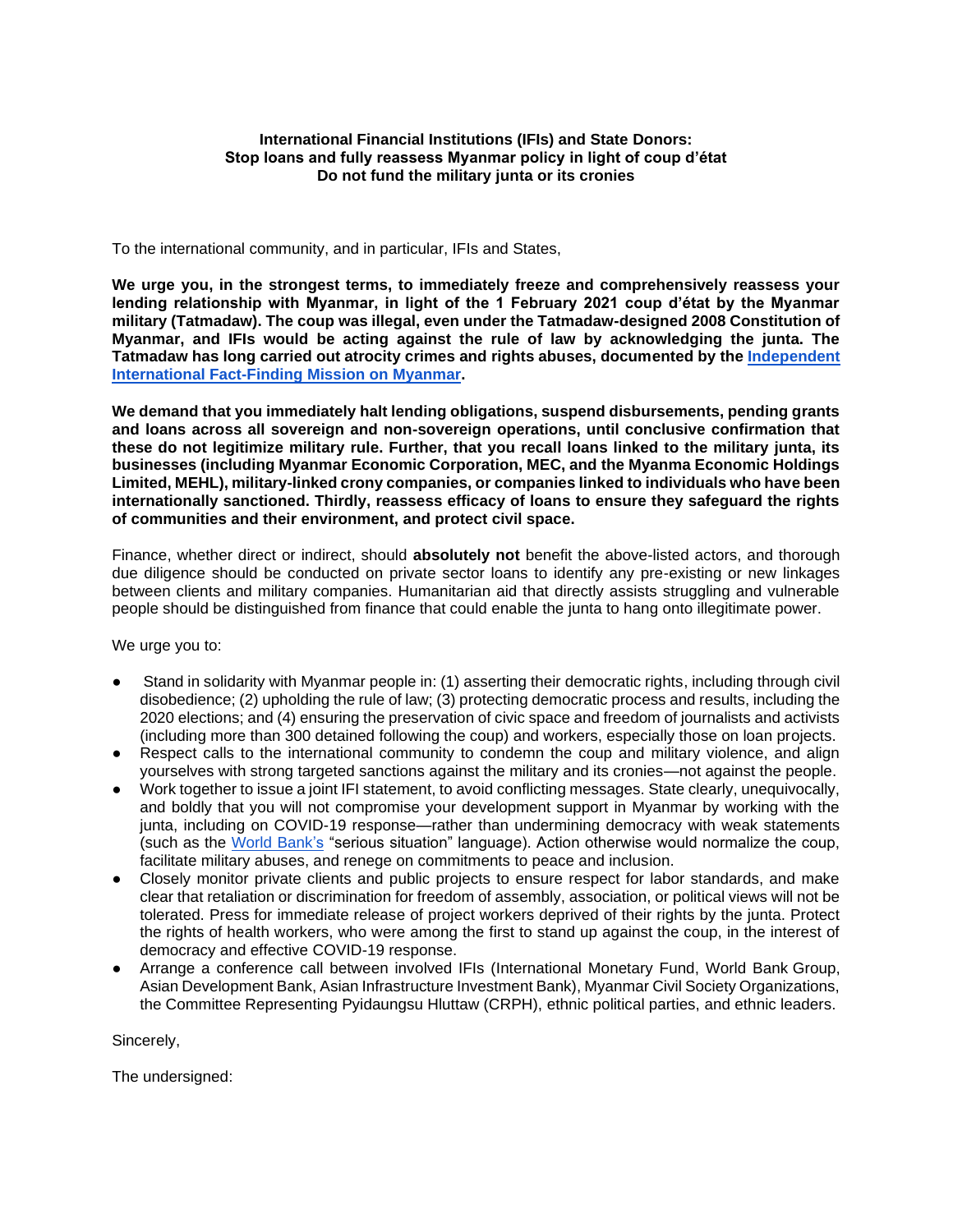- 1. ခြေလှမ်းသစ်လူမှုဖွံ့ဖြိုးရေး
- 2. ညီမော်ဒူ
- 3. တို့တောင်သူလယ်သမားအသင်း
- 4. ဒိုမြေကွန်ရက်
- 5. ပညာပါရမီစာကြည့်တိုက်
- 6. ပွင့်ဖြူလယ်မြေကွန်ရက်
- 7. မကွေးတိုင်းဒေသကြီးလူငယ်ကွန်ရက်အဖွဲ့ပညာပါရမီ ကုသိုလ်ပြုအဖွဲ့
- 8. မကွေးဒေသဖွံ့ ဖြိုးတိုးတက်ရေးစင်တာ
- 9. မဇ္ဈိမနှလုံးသားလူငယ်အဖွဲ့
- 10. မြေလတ်မျိုးဆက်အင်စတီကျု
- 11. မိတ္ထီလာခရိုင် အလင်းတန်းအဖွဲ
- 12. ရွှေခြင်္သေ့တောင်သူကွန်ရက်
- 13. ဓရွှခြင်္သေ့တောင်သူကွန်ရက်(ရွှေဘိုခရိုင်)
- 14. ရွှေတြိဂံတောင်သူလယ်သမားအဖွဲ့
- 15. ခရွတောင်တိုက်နယ်တောင်သူအားမာန် ဝမ်းတွင်းမြို့နယ်အဖွဲ့
- 16. လမ်းပြကြယ် LGBT Group
- 17. ဝိုင်းမော်မြို့နယ်လုံးဆိုင်ရာ သျှမ်းလူငယ်များစည်းလုံးညီညွတ်ရေးအဖွဲ့
- 18. Action Committee for Democracy Development
- 19. Ahlin Tagar Rural Development Organization
- 20. Airavati Organisation
- 21. Alinsaetamarn Library & Resource Center
- 22. Alliance of Masses and Basic Sectors for Unity and Harmony Initiatives for Normalization and Advancement for Human Security (AMBUH-INAH)
- 23. Alternative ASEAN Network on Burma (ALTSEAN-Burma)
- 24. Area Peace and Development Forward
- 25. Arr Marn Thit Social Development Organization
- 26. ASEAN Parliamentarians for Human Rights
- 27. Asian Forum for Human Rights and Development (FORUM-ASIA)
- 28. Asia Pacific Transgender Network
- 29. Asian Peoples Movement on Debt and Development
- 30. AYY Famar Union
- 31. Ayyar Pyo May Women Development Organization
- 32. Bangladesh Working Group on External Debt (BWGED)
- 33. Bank Information Center
- 34. Banmaw Youth Network
- 35. Bee House
- 36. Beyond Borders Malaysia
- 37. Blue Banner
- 38. Both ENDS
- 39. Building and Wood Workers International Asia Pacific
- 40. Building and Woodworkers International
- 41. Buliisa Initiative for Rural Development Organisation (BIRUDO)
- 42. Burma Campaign UK
- 43. Burma Human Rights Network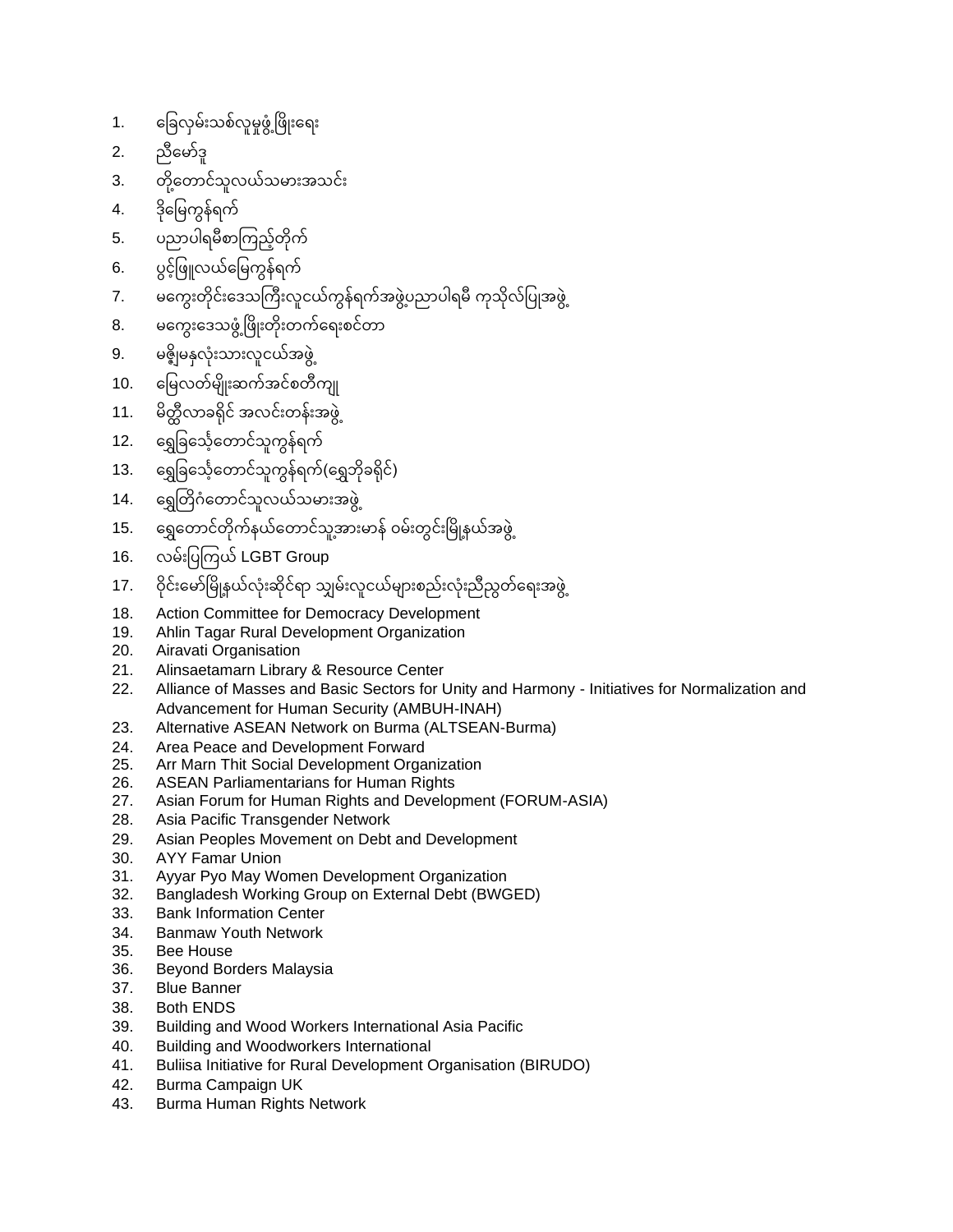- 44. Burma Task Force/Justice for All
- 45. Candle light youth group
- 46. Centre for Peace and Justice, Brac University
- 47. Child Prevention Network
- 48. Children on the Edge
- 49. Chin Agency
- 50. Chin MATA Working Group
- 51. Chin Resources Center
- 52. Chin Women Development Organization
- 53. Civil Health and Development Network (CHDN)
- 54. Community Association Development
- 55. Comreg
- 56. Crane Center for Mass Atrocity Prevention
- 57. Crude Accountability, USA
- 58. CSW
- 59. Dawei Development Association
- 60. Defenders in Development
- 61. Doe Myae Civil Social Development Organization
- 62. Education International
- 63. Enlightened Myanmar Research Foundation (EMReF)
- 64. Equipo Jurídico por los Derechos Humanos
- 65. Equitable Cambodia
- 66. Famar Agricultural Network
- 67. Farmers And Land Rights Action Group
- 68. Farmers Development and Environmental Watch Group
- 69. Finnish Foundation for Media and Development (Vikes)
- 70. FIDH International Federation for Human Rights
- 71. Foundation for the Development of Agusanons, Inc.
- 72. Free Burma Campaign (South Africa) (FBC(SA))
- 73. Free Education Service Organization
- 74. Freedom and Labor Action Group
- 75. Freedom House
- 76. Fresh Eyes
- 77. Fund for Congolese Women
- 78. Future Light Center
- 79. Future Light Social Development Organization
- 80. Future Star Youth Organization
- 81. Future Women Association (FWA)
- 82. Gender and Development in Practice (GADIP)
- 83. Gender Action
- 84. Gender Alliance for Development Centre
- 85. Gender and Development Advocates (GANDA) Filipinas
- 86. Gender and Development for Cambodia (GADC)
- 87. Golden Future Social Development Organization
- 88. Golden Heart Organization
- 89. Green Advocates International
- 90. Heartland Initiative, Inc.
- 91. Helping Hands (ကူညီသောလက်များ (ဒေသဖွံ့ဖြိုးရေးအဖွဲ့)
- 92. Hkumzup Development Committee
- 93. Hope For Children Development Organization
- 94. Htoi Gender and Development Foundation
- 95. Htum Thit Sa Rural Development Organization
- 96. Human Rights Foundation of Monland (HURFOM)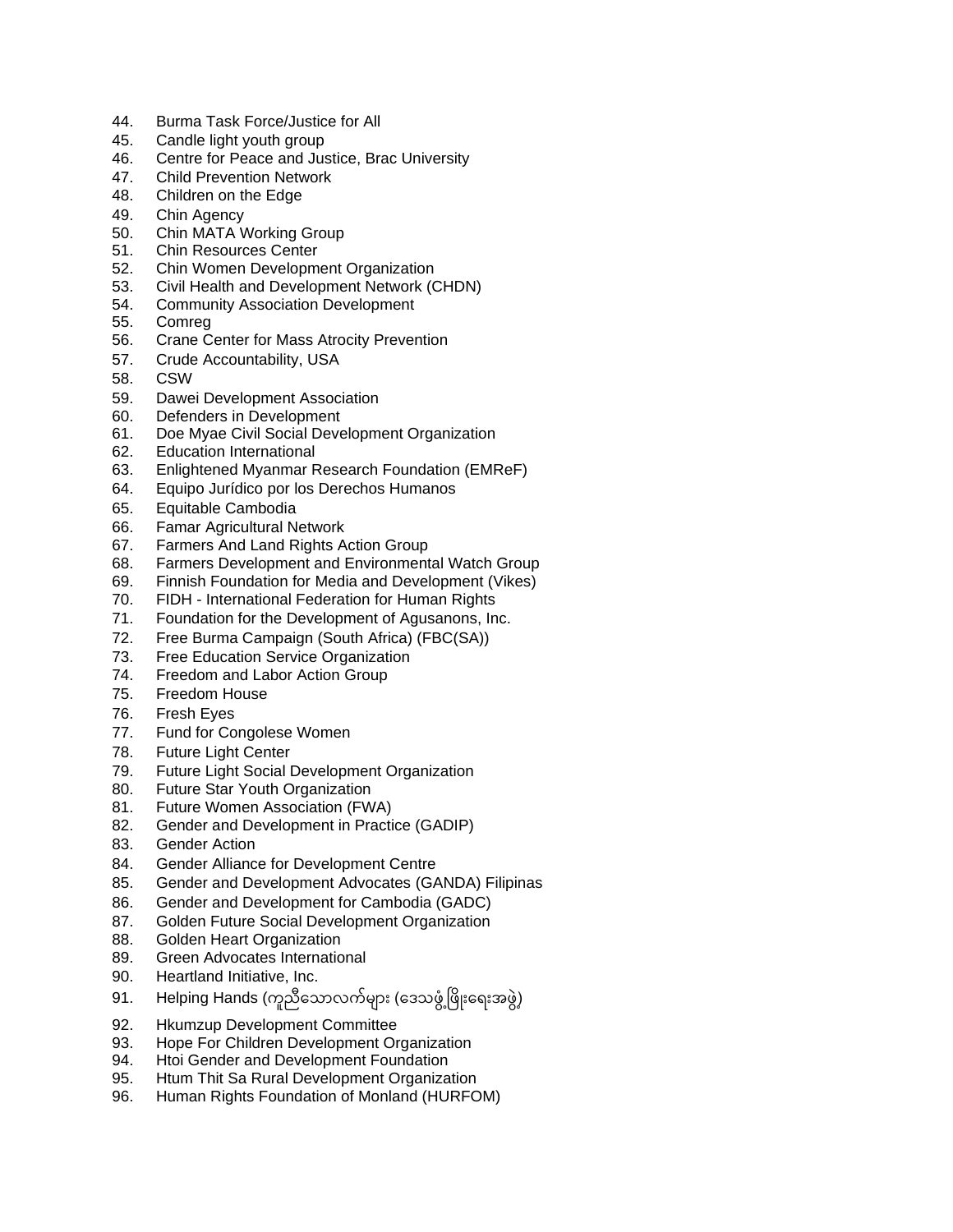- 97. IFI Watch Myanmar
- 98. iLaw (Thailand)
- 99. Inclusive Development International
- 100. IndustriALL Global Union
- 101. Info Birmanie
- 102. Institute for Asian Democracy
- 103. International Accountability Project (IAP)
- 104. International Campaign for the Rohingya
- 105. International Centre for Ethnic Studies, Sri Lanka
- 106. International Rivers
- 107. International Service for Human Rights (ISHR)
- 108. International State Crime Initiative (ISCI), Queen Mary University of London
- 109. International Trade Union Confederation
- 110. International Women's Rights Action Watch Asia Pacific (IWRAW Asia Pacific)
- 111. Justice Movement for Community Inlay
- 112. Kachin State Women Network
- 113. Kachin Women Union
- 114. Kan Chay Arr Man Fishery Development Organization
- 115. Kanpetlet Land Development Organization
- 116. Karen Environmental and Social Action Network
- 117. Karen Youth Network
- 118. Karen Youth Rangoon
- 119. Karenni Evergreen (KEG)
- 120. Karenni Human Rights Group
- 121. Karenni Law and Human Right Committee (KnLHRC)
- 122. Karenni Mobile Health Committee (KnMHC)
- 123. Karenni National Women Organization (KNWO)
- 124. Karenni National Youth Organization (KNYO)
- 125. Karenni Refugee Committee (KnRC)
- 126. Karenni Social Welfare and Development Center (KSWDC)
- 127. Kaung Myat Hnalonethar Health Care Organization
- 128. Kayah Baptist Association- Christian Social Service and Development Department (KBA-CSSDD)
- 129. Kayah Earthrights Action Network- KEAN
- 130. Kazakhstan International Bureau for Human Rights and the Rule of Law
- 131. Khumi Affairs Coordination Council (KACC)
- 132. LAIN Technical Support Group
- 133. Lamyan Farmers Network
- 134. LatButta Famar Union
- 135. League for the Defence of Human Rights in Iran (LDDHI)
- 136. Legal Aid For Human rights
- 137. LICADHO
- 138. Light Social Development Organization
- 139. Lin lake Kyal Social Development Organization
- 140. Magway Region Development and Justice Organization (MRDJO)
- 141. Manushya Foundation
- 142. Matu Women Organization
- 143. Metta Development Foundation
- 144. Migrant CARE
- 145. Mindspeaks.co
- 146. Mine Free Myanmar
- 147. MiningWatch Canada
- 148. Missionary Oblates
- 149. Muditar Organization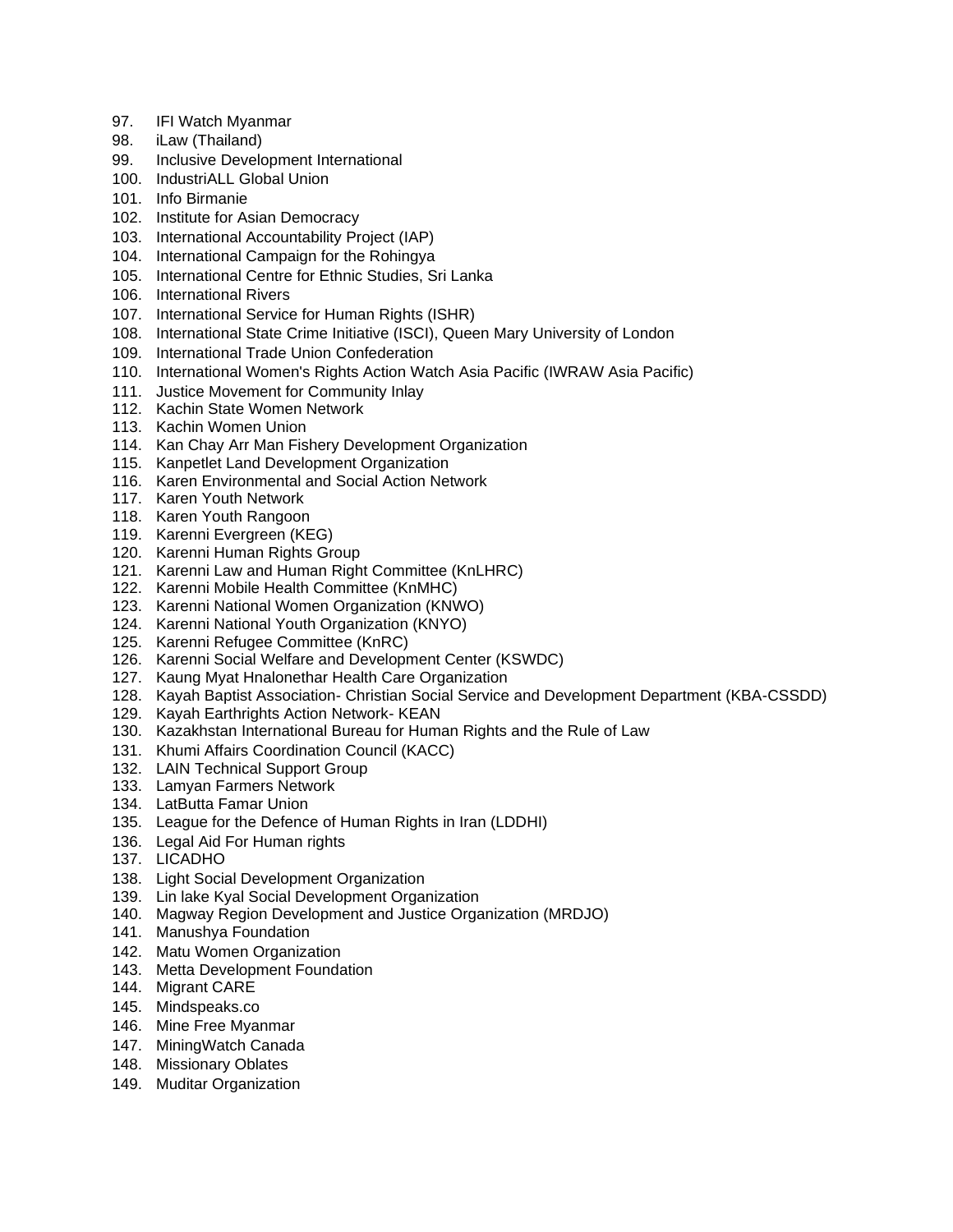- 150. Mung chying rawt jat အခြေခံလူထုဖွံ့ဖြိုးရေးအဖွဲ့
- 151. Myanmar Health Assistants Union
- 152. Myanmar Muslim Youth Association (Kachin State)
- 153. National Fisheries Solidarity
- 154. National Network for Education Reform
- 155. NGO Forum on ADB
- 156. No Business With Genocide
- 157. Nonviolence International Canada
- 158. Northern Spectrum Youth Association
- 159. Odhikar
- 160. Open Development Foundation
- 161. Oyu Tolgoi Watch
- 162. Pace on Peaceful Pluralism (PoPP)
- 163. Pakistan Kissan Rabita Committee
- 164. Pan Thi Kyo LGBT Organization
- 165. Paung ku
- 166. Paungsee Myittar Organization
- 167. Peace World Gender Orgnaization
- 168. Persatuan Sahabat Wanita Selangor
- 169. Phyu Sin Myittar Social Development Organization
- 170. Pone Yate Sit Regional Development Organization
- 171. Progressive Voice
- 172. Project HEARD
- 173. Project SEVANA South-East Asia
- 174. Public Services International (PSI)
- 175. Recourse
- 176. Rivers without Boundaries
- 177. Rivers without Boundaries Coalition- Mongolia
- 178. Rule of law watch group
- 179. Rural Social Development Organization
- 180. Sarnar Kyi Phyu Social Development Organization
- 181. SarPhyu Famar Network
- 182. Saytana Shaesaung Youth Organization
- 183. SCVG
- 184. Shan Women Development Network
- 185. Shwe Min Thar Foundation
- 186. Shwe Nathar Famar Development Organization
- 187. Shwechinthae Social Service Group (ShweBo)
- 188. Siemenpuu Foundation
- 189. Sisters of Charity of Saint Elizabeth
- 190. Southern Youth Development Organization
- 191. Summer Shulter Library
- 192. Swam Su Ti Rural Development Organization
- 193. Tha Pyay Education Foundation
- 194. The Khumi Institute (TKI)
- 195. The Nyein Foundation
- 196. The Finnish Foundation for Media and Development (Vikes)
- 197. The PLAN: Public Legal Aid Network
- 198. The Seagull: Human Rights, Peace & Development
- 199. Thukhuma Khayeethe Team (TKT) သုခုမခရီးသည်အဖွဲ့
- 200. Thwee Community Development Organization
- 201. U.S. Campaign for Burma
- 202. Union Aid Abroad- APHEDA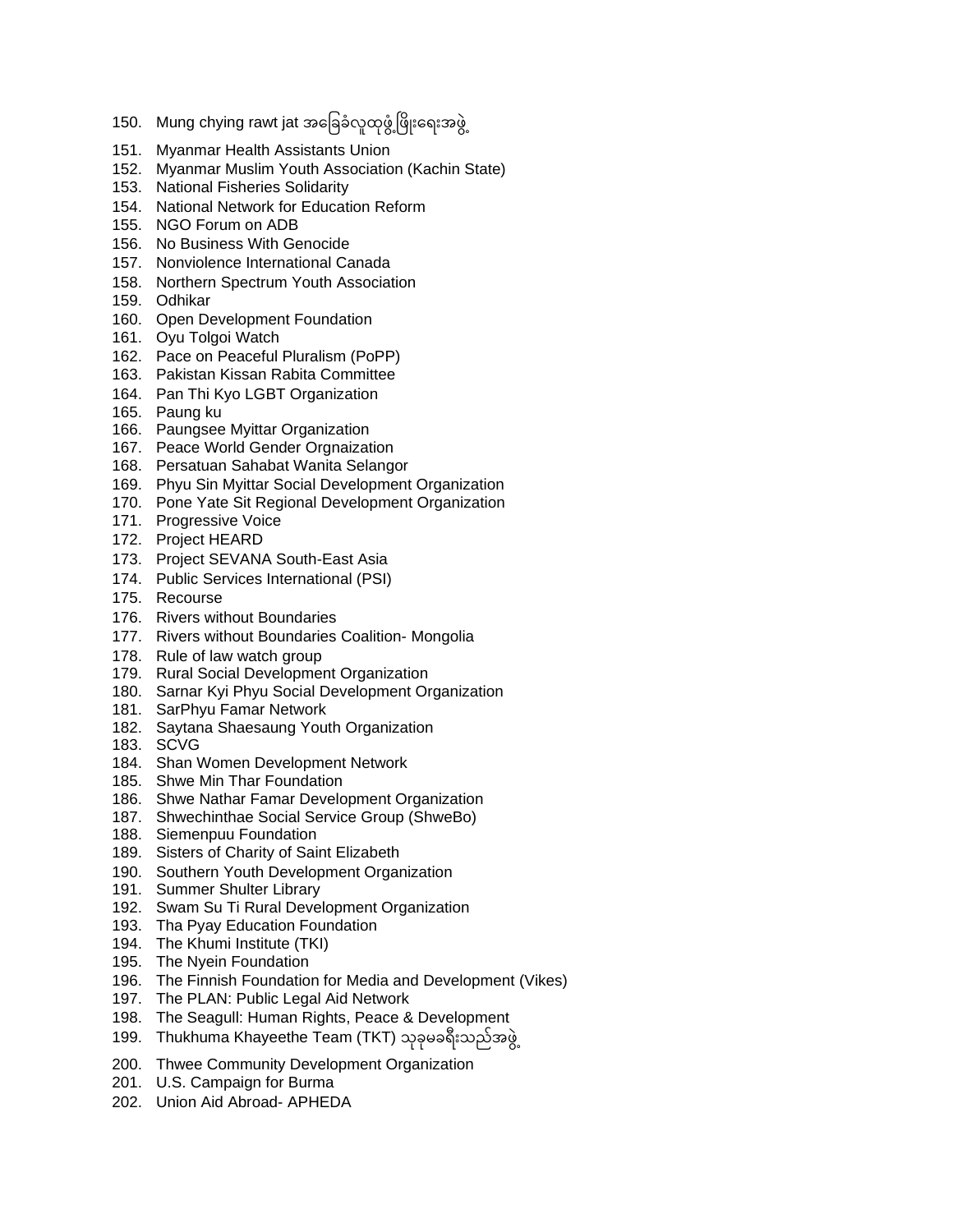- 203. urgewald e.V.
- 204. VOICE
- 205. Vrede vzw
- 206. Waingmaw CSO Network
- 207. Waingmaw Women CBO
- 208. Watnet Chaung Alinkar
- 209. WIDE+ (Women In Development Europe+)
- 210. Witness Radio Uganda
- 211. WomanHealth Philippines
- 212. Worker Development Organization
- 213. Yai Ywal Yar Youth Development Organization
- 214. Yatanar Youngyi Social Development Organization
- 215. YMCA Mandalay (Young Men's Christian Association)
- 216. Young Ni Oo Women Social Development Organization
- 217. YOUNITY
- 218. Zinlum Committee (Tanphaye)
- 219. The Baroness Cox, The House of Lords, UK Parliament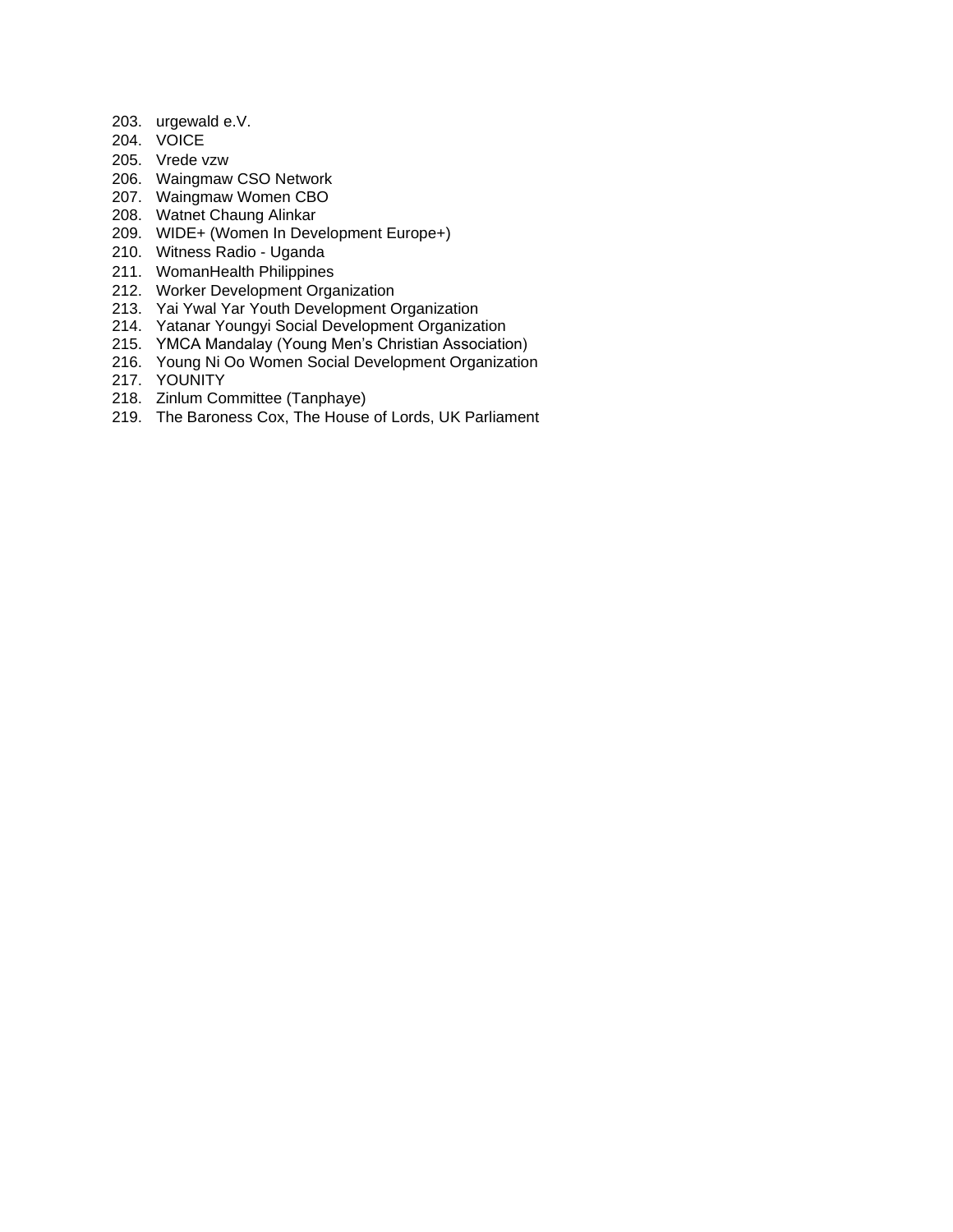## **Background**

As of February 2021, the following project finance (combined amount of current and pipeline projects with IFI commitments via loans, grants, guarantees, financial intermediaries, other financing modalities), support to COVID-19 response, and other financial transactions have been noted:

- World Bank (IDA): 41 projects, roughly US\$4 billion
- International Finance Corporation (IFC): 38 projects, roughly US\$850 million
- Multilateral Investment Guarantee Agency (MIGA): 9 projects, roughly US\$1.22 billion
- Asian Development Bank (ADB): 97 projects, roughly US\$2.7 billion
- Asian Infrastructure Investment Bank (AIIB): 1 project, US\$20 million
- International Monetary Fund (IMF): US\$689.24 million for outstanding loans and purchases
- Consolidated COVID-19 response support from World Bank (\$818.53M), ADB (\$394M) and IMF (\$356.5): roughly US\$1.6 billion

Development finance and related country partnership strategies can only succeed if supported by: (1) the rule of law; (2) functioning democratic institutions; and (3) protected rights of people, rights defenders and free media. In contrast, the military coup d'état on 1 February conferred [full legislative, executive, and](https://www.mmtimes.com/news/myanmar-announces-state-emergency.html)  [judicial powers](https://www.mmtimes.com/news/myanmar-announces-state-emergency.html) unto the Tatmadaw—and specifically its leader, General Min Aung Hlaing. He and the Tatmadaw have long carried out atrocity crimes and rights abuses, documented by the [Independent](https://www.ohchr.org/Documents/HRBodies/HRCouncil/FFM-Myanmar/20190916/A_HRC_42_CRP.5.pdf)  [International Fact-Finding Mission on Myanmar,](https://www.ohchr.org/Documents/HRBodies/HRCouncil/FFM-Myanmar/20190916/A_HRC_42_CRP.5.pdf) and subject to scrutiny at the [International Criminal Court](https://www.icc-cpi.int/CourtRecords/CR2019_06955.PDF) an[d](https://www.icj-cij.org/public/files/case-related/178/178-20200123-ORD-01-00-EN.pdf) [International Court of Justice.](https://www.icj-cij.org/public/files/case-related/178/178-20200123-ORD-01-00-EN.pdf) Min Aung Hlaing replaced the central bank governor and now has th[e](https://www.reuters.com/article/myanmar-politics-imf/days-before-coup-imf-sent-myanmar-350-mln-in-emergency-aid-it-cannot-get-back-idUSL1N2K835G) [power to spend the IMF's recent \\$350 million loan,](https://www.reuters.com/article/myanmar-politics-imf/days-before-coup-imf-sent-myanmar-350-mln-in-emergency-aid-it-cannot-get-back-idUSL1N2K835G) for example. He has already removed all Supreme Court judges appointed by the democratically elected National League for Democracy (NLD) government.

Lenders should comply with their own policies and prior commitments, such as the World Bank'[s](http://pubdocs.worldbank.org/en/837721522762050108/Environmental-and-Social-Framework.pdf) [Environmental and Social Framework](http://pubdocs.worldbank.org/en/837721522762050108/Environmental-and-Social-Framework.pdf) including due diligence, environmental risks, community safety, and labor requirements; or ADB'[s](https://www.adb.org/sites/default/files/institutional-document/32056/safeguard-policy-statement-june2009.pdf) [safeguard policies](https://www.adb.org/sites/default/files/institutional-document/32056/safeguard-policy-statement-june2009.pdf) on involuntary resettlement, indigenous peoples, and the environment. They should also comply with responsible business practices, such as the OECD'[s](https://mneguidelines.oecd.org/RBC-for-Institutional-Investors.pdf) [Responsible business conduct for institutional investors](https://mneguidelines.oecd.org/RBC-for-Institutional-Investors.pdf) and the UN's [Guiding Principles on Business and](https://www.ohchr.org/documents/publications/guidingprinciplesbusinesshr_en.pdf)  [Human Rights,](https://www.ohchr.org/documents/publications/guidingprinciplesbusinesshr_en.pdf) which require investors to identify potential adverse impacts and use leverage to influence recipient[s](https://financeincommon.org/sites/default/files/2021-01/FiCS%20-%20Joint%20declaration%20of%20all%20Public%20Development%20Banks_0.pdf). At the very least, lenders should fulfil the objectives [outlined](https://financeincommon.org/sites/default/files/2021-01/FiCS%20-%20Joint%20declaration%20of%20all%20Public%20Development%20Banks_0.pdf) at the 2020 Finance in Common Summit, which include promoting sustainable, inclusive and equitable development.

Oversight and risk assessment as contemplated in the above-referenced frameworks (and others) should raise the following critical issues, at a minimum:

- A military coup d'état on 1 February 2021 conferre[d](https://www.mmtimes.com/news/myanmar-announces-state-emergency.html) [full legislative, executive, and judicial powers](https://www.mmtimes.com/news/myanmar-announces-state-emergency.html) unto the Tatmadaw, and specifically its leader, General Min Aung Hlaing. Within days, workers went on strike all over the country, including at the Tatmadaw-controlled Myanmar Oil and Gas Enterprise, Myanmar National Airlines, railways, mines, and government ministries, as well as construction sites, garment factories, and schools.
- There is ongoing domestic conflict, including [at least 1,024 attacks in 2020](https://drive.google.com/file/d/1i3zDStm9M71vNaL2FJ3ZAEUTA2eejiAq/view) that either targeted or failed to protect civilians, in 13 of 14 States/Regions, which killed 242 civilians, injured another 706, and displaced more than 14,000.
- The Peace Process has failed, and the Nationwide Ceasefire Agreement (NCA) cannot be implemented. The NCA included the military, which has frequently violated the agreement, [most](http://karennews.org/2021/01/4000-displaced-european-alliance-demands-burma-military-stop-its-attacks-in-karen-state/)  [recently in Karen State;](http://karennews.org/2021/01/4000-displaced-european-alliance-demands-burma-military-stop-its-attacks-in-karen-state/) ethnic armed organizations (EAOs), who are pulling out; and the democratically elected government, ousted by the military coup.
- COVID-19 pandemic response is highly militarized, including through the existence of a military-led [pandemic response committee](https://progressivevoicemyanmar.org/wp-content/uploads/2020/06/Final_PV-COVID-19_Report-2020.pdf) in parallel to one that includes a health expert. The Tatmadaw also destroyed or forced closure of nine ethnic health system checkpoints set up for Covid-19 monitoring, i[n](https://progressivevoicemyanmar.org/wp-content/uploads/2020/06/Virus-warfare_Eng.pdf) [Karen,](https://progressivevoicemyanmar.org/wp-content/uploads/2020/06/Virus-warfare_Eng.pdf) [Kachin,](https://kachinnews.com/2020/06/24/burma-army-destroys-kio-covid-19-screening-point/) and Rakhine States.